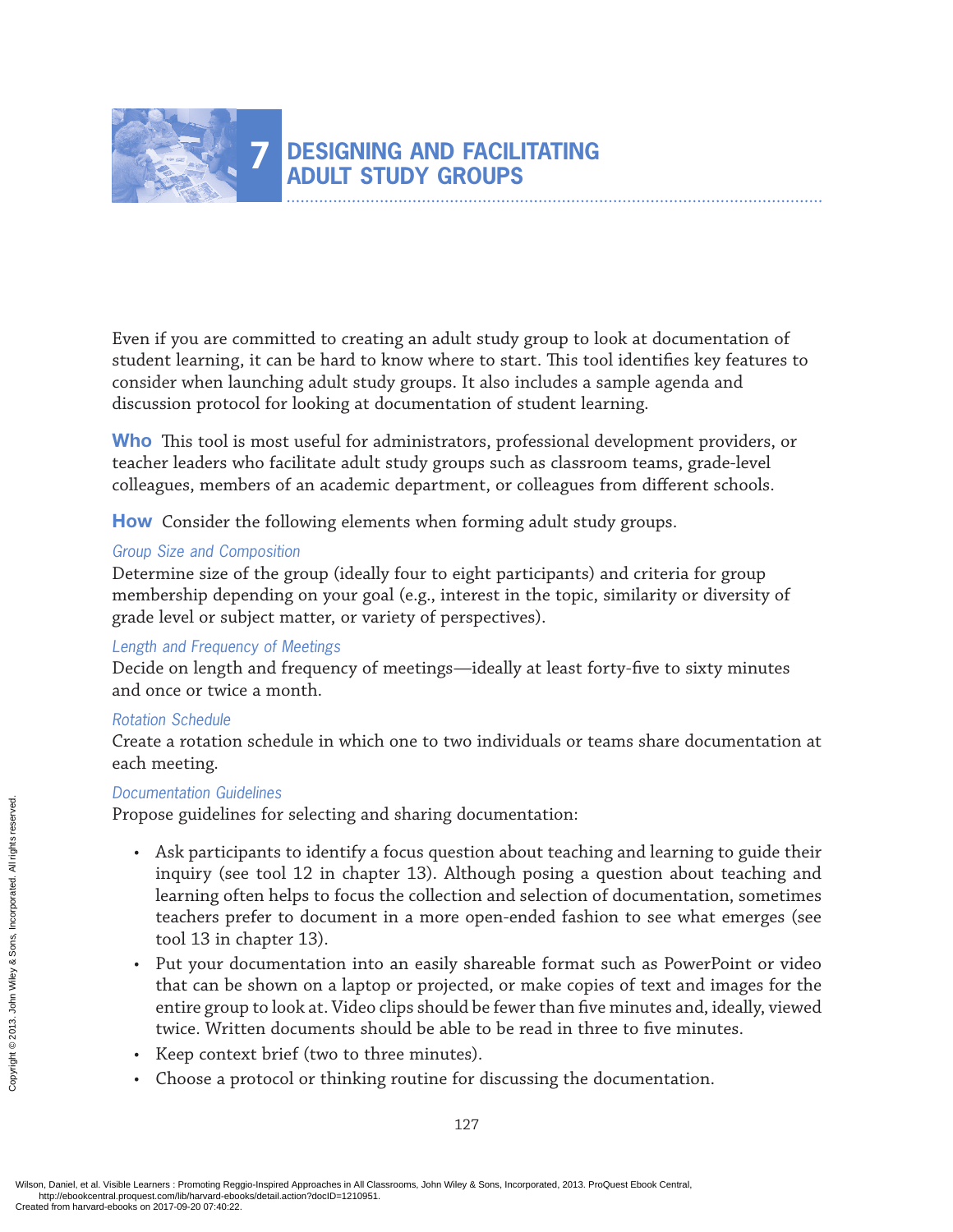#### Visible Learners

#### *Group Norms*

With the group, identify group norms such as the following:

- Start and end on time
- Ensure equal participation (go-arounds can be useful here)
- Rotate roles such as note taking, time keeping, facilitating, and monitoring norms

#### *Notes*

Think about how to capture what the group is learning for its own use or for sharing with others.

**Sample Meeting Agenda** (Thirty to Thirty-Five Minutes)

- Review meeting goals, group norms, agenda, and notes or highlights from the last meeting. (two minutes)
- Participants give brief classroom updates since last meeting. (three to five minutes)
- Presenter provides brief context. (three minutes)
- Group asks presenter clarifying questions. (two minutes)
- Group looks at documentation in silence. (three to five minutes)
- Group responds to following questions while presenter is silent. (ten to twelve minutes)
	- What do you see or hear in the documentation? Point to what makes you say that.
	- What questions does the documentation raise? (Presenter does not answer questions.)
	- What are the implications for teaching and learning and next steps for the presenter?
- Presenter shares his or her take-aways. (two minutes)
- Group members jot down at least one idea to use in their own classrooms and share ideas with the group. (four minutes)
- Debrief protocol and thank presenter. (one minute)

# **Variations and Extensions**

- Presenters may prefer to name one or two questions when giving a brief context for more specific group feedback.
- Experiment with different amounts of time for looking at the work and the protocol as a whole. What do you notice when you spend more or less time with the protocol?
- The following is another possible set of discussion questions for when the group responds. Identify two or three focus questions in the following that one or more of the group is most interested in exploring.